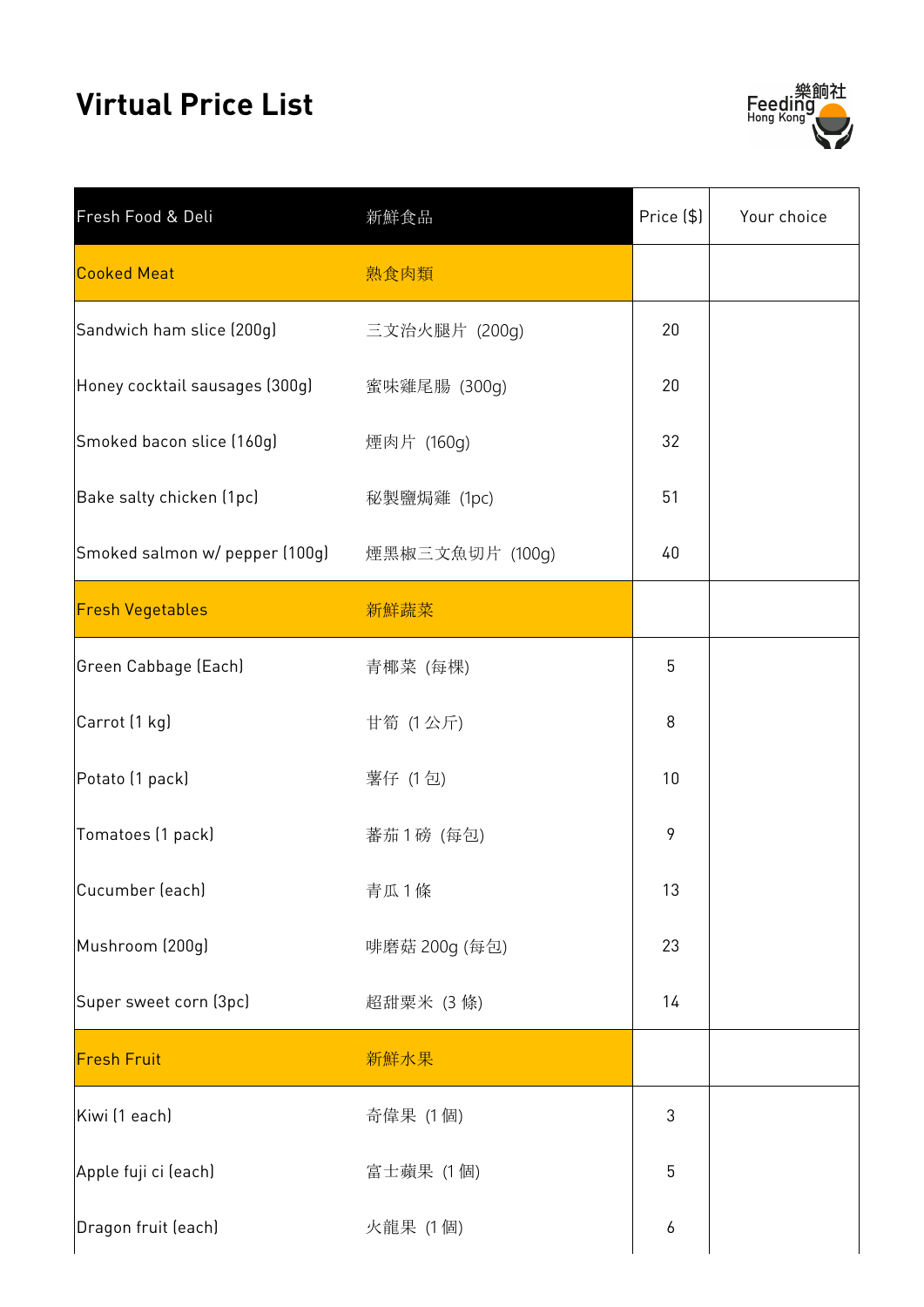| Philippines petite banana (1 pack)       迷你香蕉  (1 包)<br>Strawberry (1lb) | 士多啤梨 (1磅)    | 11 |  |
|--------------------------------------------------------------------------|--------------|----|--|
|                                                                          |              |    |  |
|                                                                          |              | 33 |  |
| Gong pear (each)                                                         | 貢梨 (1個)      | 9  |  |
| <b>Fresh Meat &amp; Poultry</b>                                          | 肉類           |    |  |
| Fish ball (170g)                                                         | 魚蛋 (170g)    | 15 |  |
| BBQ chicken steak (2pc)                                                  | 燒烤雞扒 (2pc)   | 18 |  |
| Minced pork (360g)                                                       | 免治豬肉 (360g)  | 25 |  |
| Fresh pork chop (3pcs)                                                   | 有骨豬扒 (3pc)   | 32 |  |
| Fresh minced beef (300g)                                                 | 免治牛肉(300g)   | 30 |  |
| Chicken wings (10pc)                                                     | 雞中翼 (10pc)   | 28 |  |
| Thin sliced beef steak (4pcs)                                            | 薄切牛扒 (4pc)   | 45 |  |
| Chilled yellow chicken (1pc)                                             | 冰鮮三黃雞 (1pc)  | 60 |  |
| <b>Fresh Fish &amp; Seafood</b>                                          | 新鮮魚和海鮮       |    |  |
| Golden threadfin Bream (1pc)                                             | 紅衫魚 (1pc)    | 24 |  |
| Mini shrimp (10pcs)                                                      | 蝦 (10pcs)    | 20 |  |
| Pompano fish (1pc)                                                       | 黃立倉 (1pc)    | 22 |  |
| Organic                                                                  | 有機食品         |    |  |
| Organic yellow capsicum (ea)                                             | 有機黃甜椒 (ea)   | 20 |  |
| Mini mushroom organic (150g)                                             | 迷你秀珍菇 (150g) | 16 |  |
| <b>Bread</b>                                                             | 麵包           |    |  |
| Sandwich bread (8 slices)                                                | 方包 (8片)      | 10 |  |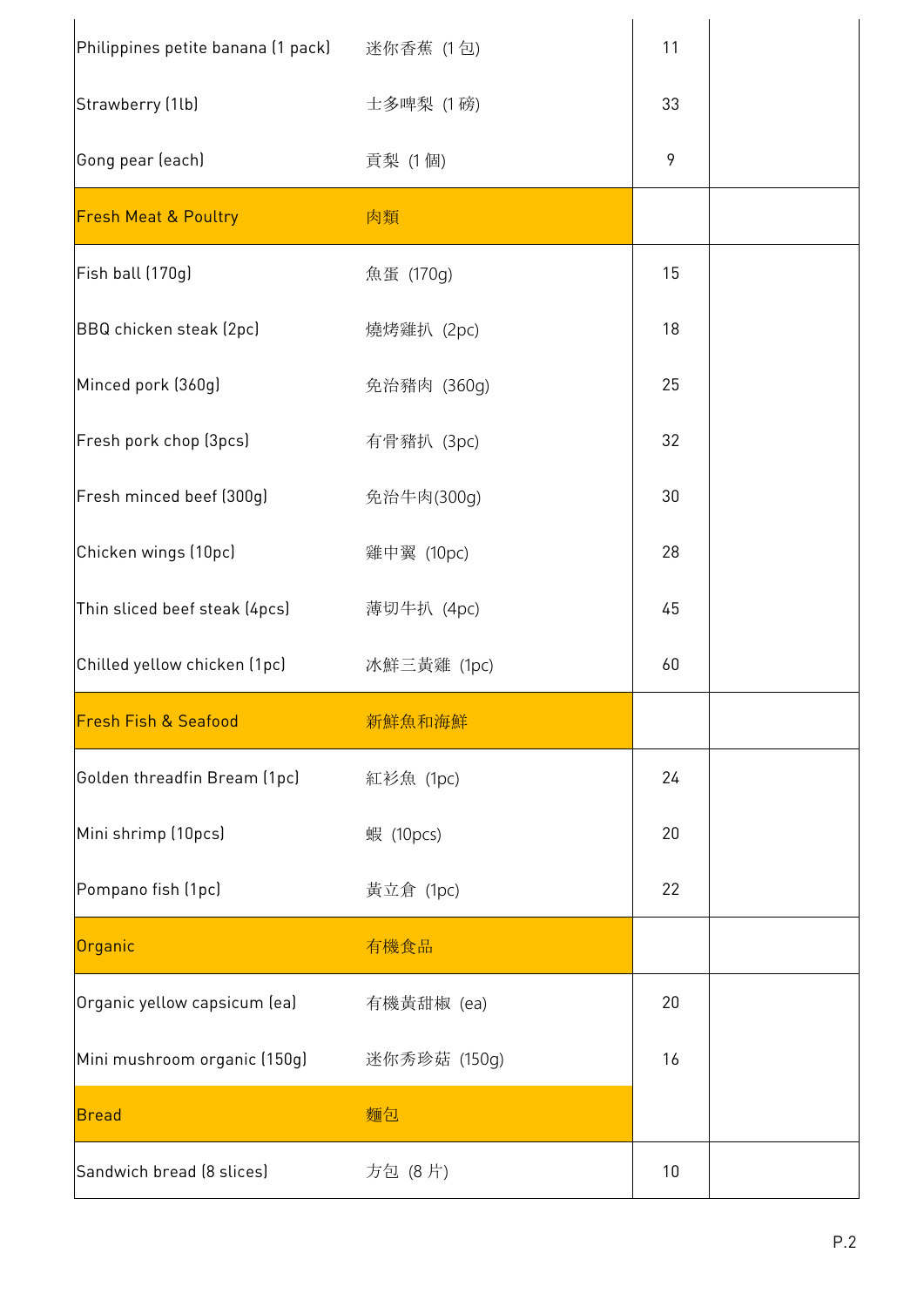## **Virtual Price List**



| Chilled & Frozen Food                               | 冷凍及急凍食品          |    |  |
|-----------------------------------------------------|------------------|----|--|
| Soya, Cheese, Butter and Margarine 豆類產品、芝士、牛油及植物牛油  |                  |    |  |
| Beancurd (350ml)                                    | 蒸煮豆腐 (350ml)     | 9  |  |
| Sliced cheese 12 pc (250g)      片裝低脂芝士片 12 片 (250g) |                  | 33 |  |
| Light cheese 8pc (140gm                             | 低脂芝士 8 件裝 (140g) | 30 |  |
| <b>Chilled Noodles &amp; Kimchi</b>                 | 冷麵及泡菜            |    |  |
| Sanuki udon 3 pcs (450g)                            | 讚岐手打烏冬 (450g)    | 17 |  |
| Pork soup ramen (220g)                              | 豬骨湯拉麵 (220g)     | 22 |  |
| Cabbage kimchi (400g)                               | 泡菜 (400g)        | 27 |  |
| <b>Drinks</b>                                       | 飲料               |    |  |
| Hi-cal low fat milk (236ml)                         | 高鈣低脂牛奶 (236ml)   | 7  |  |
| Orange juice (360ml)                                | 橙汁 (360ml)       | 9  |  |
| Apple juice (360ml)                                 | 蘋果汁 (360ml)      | 9  |  |
| Yakult lactic drink 5's (100ml)                     | 活性乳酸菌飲品 (100ml)  | 13 |  |
| Mango drink (300ml)                                 | 楊枝甘露 (300ml)     | 14 |  |
| <b>Eggs</b>                                         | 蛋類               |    |  |
| Salted duck eggs (4pc)                              | 鹹蛋 (4pc)         | 13 |  |
| Thai egg (10pc)                                     | 泰國新鮮大雞蛋 (6pc)    | 16 |  |
| <b>Frozen Ready Meals</b>                           | 急凍方便餐類           |    |  |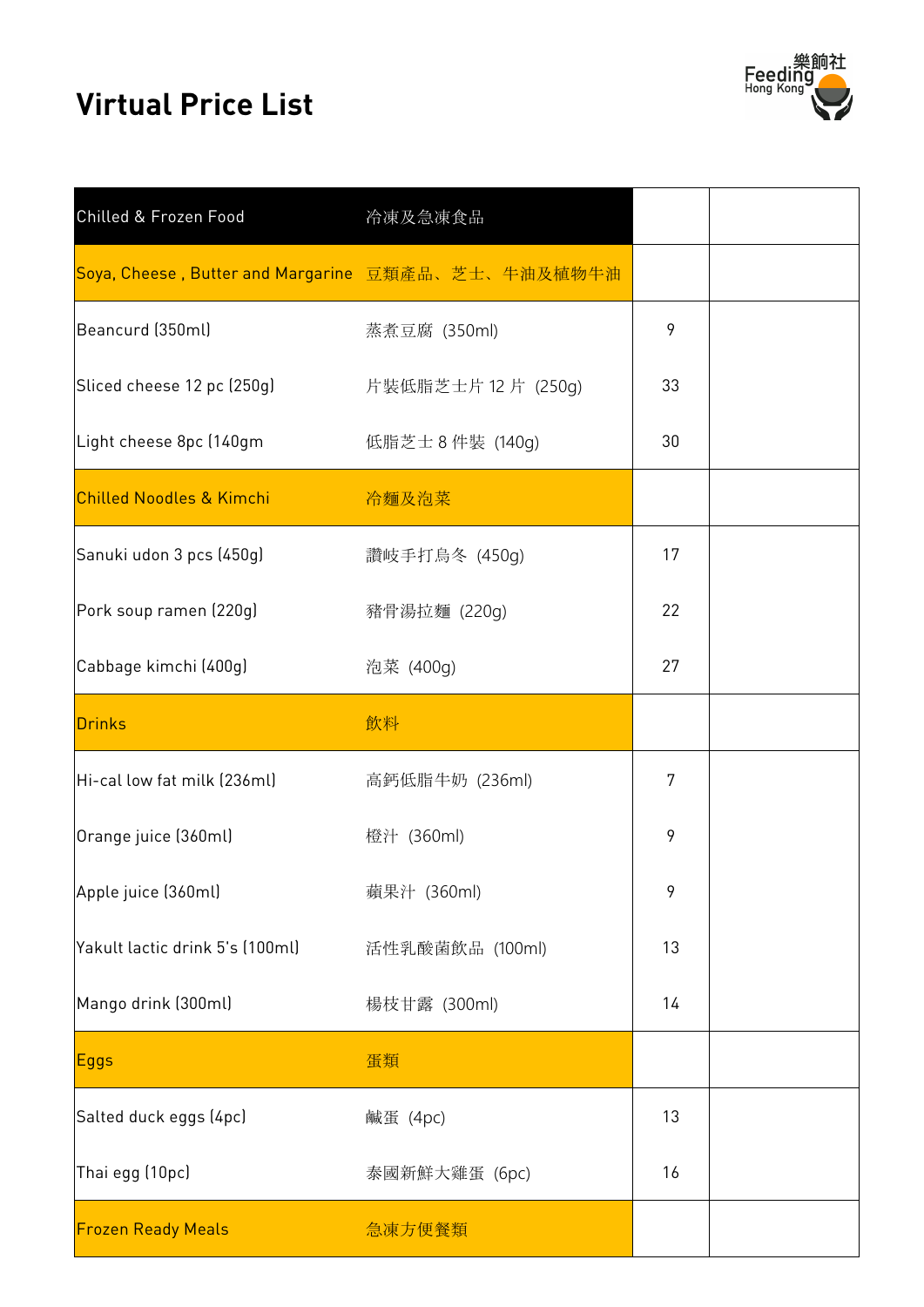| Barbecue pork buns (3pc)<br>Shrimp Shao Mai (10pc) | 叉燒包 (3pc)         | 11 |  |
|----------------------------------------------------|-------------------|----|--|
|                                                    |                   |    |  |
|                                                    | 蝦燒賣 (10pc)        | 12 |  |
| Chives & pork dumplings (10pc)                     | 韮菜豬肉水餃 (10pc)     | 18 |  |
| Curry chicken w/rice (370g)                        | 椰汁咖喱雞飯 (370g)     | 17 |  |
| Vegetable pork dumplings (250g)                    | 鮮菜豬肉水餃 (250g)     | 23 |  |
| Mushroom & pork ball (300g)                        | 貢丸 (300g)         | 28 |  |
| <b>Frozen Fruit &amp; Vegetables</b>               | <b>1. 高速生果及蔬菜</b> |    |  |
| US baby carrot (12 oz)                             | 美國迷你甘筍 (12oz)     | 22 |  |
| Mixed vegetables (500g)                            | 雜菜 (500g)         | 15 |  |
| Garden peas (500g)                                 | 急凍青豆 (500g)       | 17 |  |
| <b>Frozen Meats &amp; Poultry</b>                  | 急凍肉類及家禽           |    |  |
| Chicken frank (340g)                               | 雞肉腸 (340g)        | 21 |  |
| Shrimp meat (120g)                                 | 蝦仁 (120g)         | 20 |  |
|                                                    |                   |    |  |
| Chicken fillets (1.5lb)                            | 雞柳磅半裝 (1.5lb)     | 34 |  |
| Grain fed pork chop (454g)                         | 有骨豬扒 (454g)       | 44 |  |
| Ribeye steak (220g)                                | 肉眼牛扒 (220g)       | 64 |  |
| <b>Frozen Pastry &amp; Cakes</b>                   | 急凍糕點及蛋糕           |    |  |
| Frozen spring onion pastry (420g)                  | 香蔥酥餅 (420g)       | 17 |  |
| Butter pound cake (300g)                           | 牛油蛋糕 (300g)       | 28 |  |
| Chocolate pound cake (300g)                        | 朱古力蛋糕 (300g)      | 28 |  |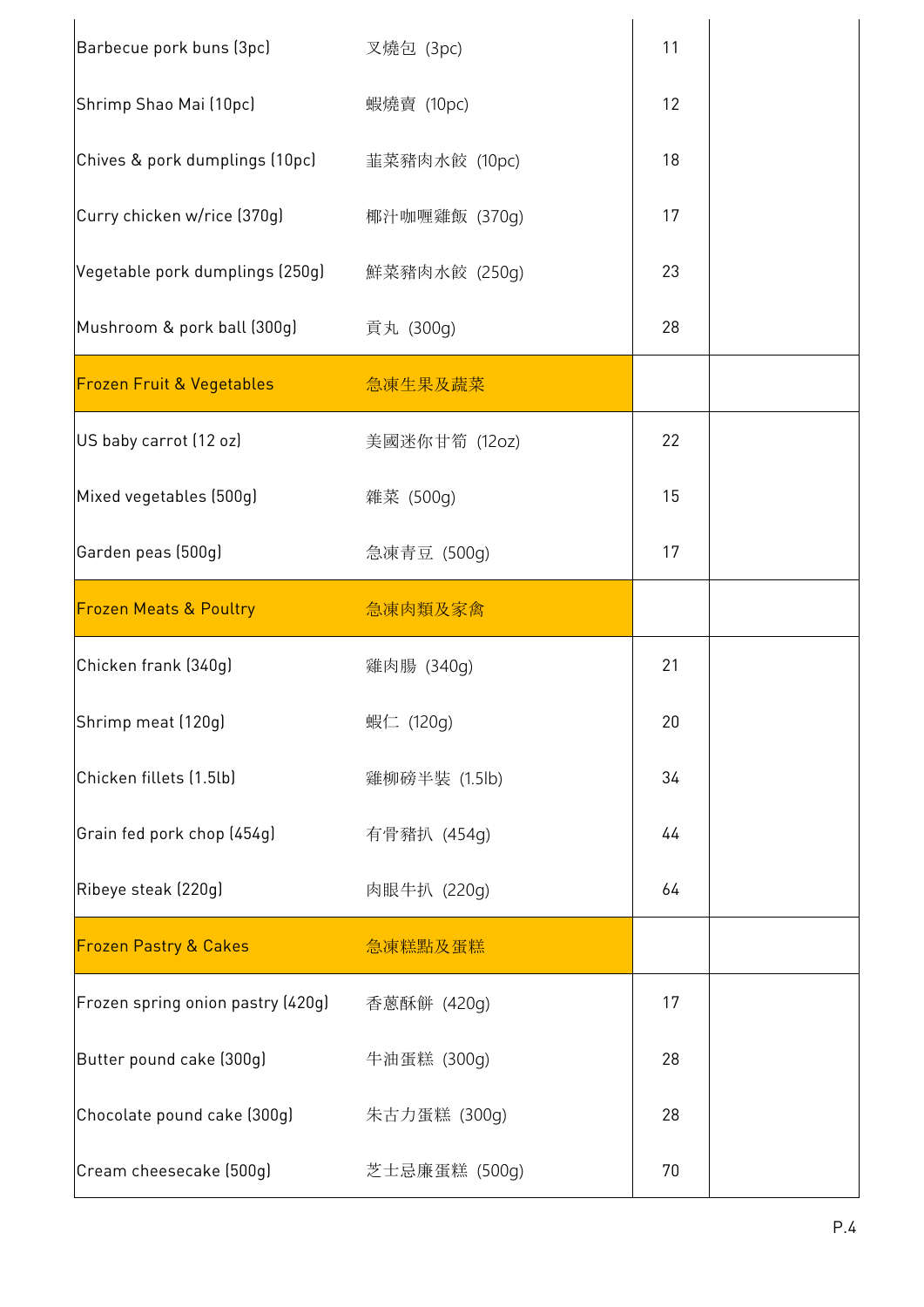## **Virtual Price List**



| Grocery                                                | 食品雜貨             |    |  |
|--------------------------------------------------------|------------------|----|--|
| <b>Canned &amp; Packaged Food</b>                      | 罐頭及包裝食品          |    |  |
| Canned cream style corn (380g)                         | 忌廉粟米蓉 (380g)     | 8  |  |
| Canned chicken mushroom soup<br>(305g)                 | 忌廉雞粒蘑菇湯 (305g)   | 13 |  |
| Canned baked beans in tomato sauce<br>(425g)           | 蕃茄汁焗豆 (425g)     | 10 |  |
| Canned chopped tomatoes (410g)                         | 碎粒蕃茄 (410g)      | 15 |  |
| Canned Portobello pasta sauce<br>(10.2oz)              | 特濃蘑菇意粉醬 (10.2oz) | 13 |  |
| Canned sardines in tomato sauce<br>(120g)              | 茄汁沙甸魚 (120g)     | 21 |  |
| Pork luncheon meat (200g)                              | 午餐肉 (200g)       | 13 |  |
| Tuna in spingwater (185g)                              | 水浸吞拿魚 (185g)     | 20 |  |
| Canned lobster bisque soup (400g)                      | 鮮龍蝦湯 (400g)      | 43 |  |
| <b>Dried Food</b>                                      | 乾貨               |    |  |
| Soybean (300g)                                         | 黄豆 (300g)        | 8  |  |
| Mixed congee (300g)                                    | 八寶粥 (300g)       | 17 |  |
| Peanuts (400g)                                         | 香脆花生 (400g)      | 16 |  |
| Black fungus (150g)                                    | 單片雲耳 (150g)      | 31 |  |
| <b>Sauces, Condiments &amp; Cooking</b><br>Ingredients | 醬料、調味品及烹調材料      |    |  |
| Soy sauce (500ml)                                      | 特級老抽[醬油] (500ml) | 10 |  |
| Sugar (800g)                                           | 純正砂糖 (800g)      | 12 |  |